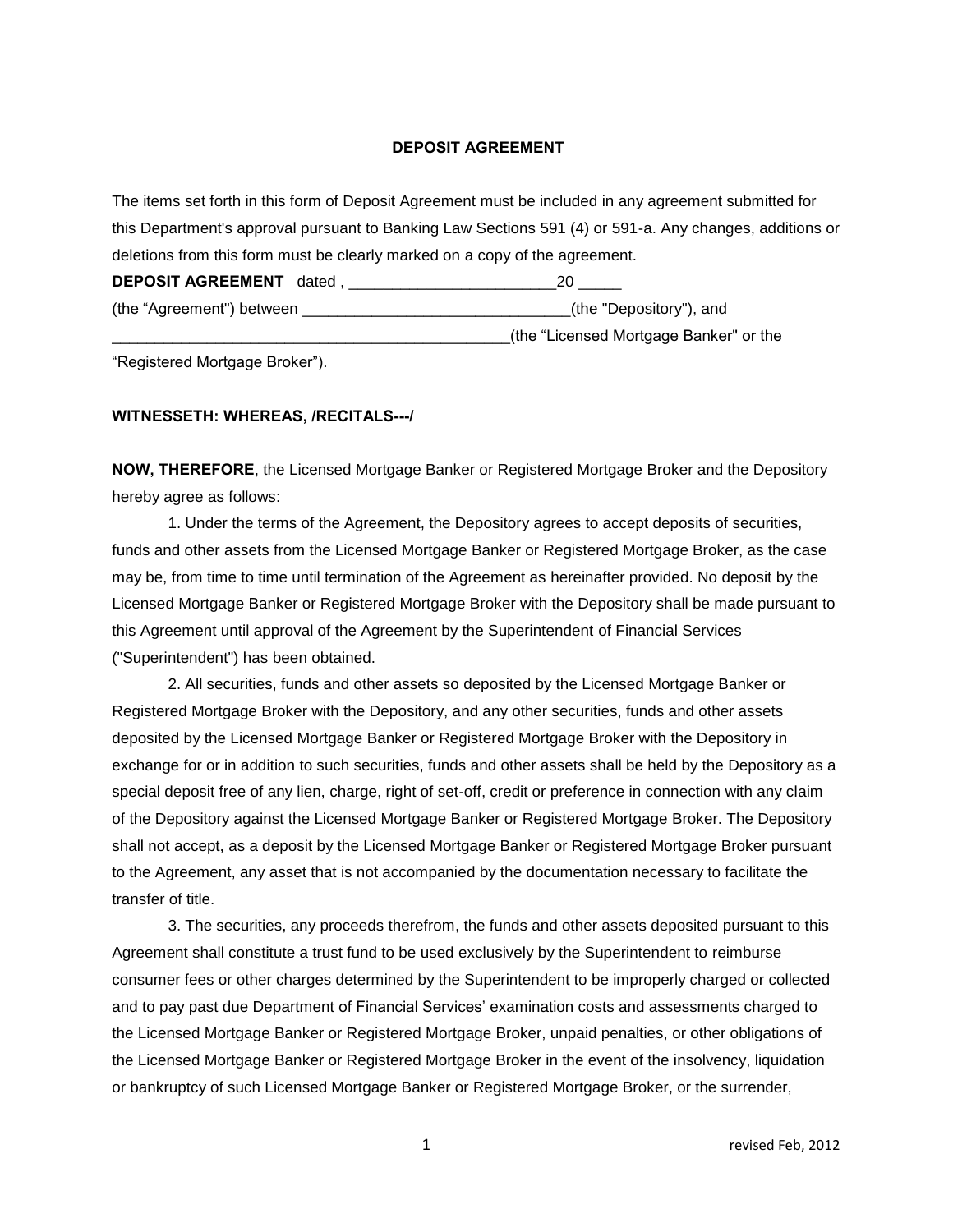expiration or revocation of such mortgage banker's license or mortgage broker's registration, or where the Superintendent takes possession of such Licensed Mortgage Banker or Registered Mortgage Broker. In the event of the bankruptcy, insolvency or liquidation of the Licensed Mortgage Banker or Registered Mortgage Broker, or the surrender, expiration or revocation of such mortgage banker's license or mortgage broker's registration, or where the Superintendent takes possession of such Licensed Mortgage Banker or Registered Mortgage Broker, the Depository shall, upon the order of the Superintendent, forthwith deliver the securities, any proceeds therefrom, the funds and other assets held by it pursuant to this Agreement to the Superintendent for disposition in accordance with the applicable provisions of the Banking Law.

4. The Depository shall furnish to the Licensed Mortgage Banker or Registered Mortgage Broker, upon the deposit of any securities, funds and other assets by the Licensed Mortgage Banker or Registered Mortgage Broker under the Agreement, a receipt or statement evidencing such deposit, and shall promptly transmit to the Superintendent a copy thereof. Such receipt or statement shall identify the deposit as having been made under the Agreement by the Licensed Mortgage Banker pursuant to subdivision 4 of Section 591 of the Banking Law or pursuant to Section 591-a of the Banking Law for a Registered Mortgage Broker, and shall specify, with respect to each security so deposited, the complete title thereof, interest rate, series, serial number (if any), maturity date, call date and principal amount of each such security, and shall specify the aggregate principal amount of all such securities.

5. Until receipt by the Depository of an Order of the Superintendent revoking such authority, the Depository may pay to or upon the order of the Licensed Mortgage Banker or Registered Mortgage Broker any interest and/or dividends earned from the securities, funds or other assets deposited by the Licensed Mortgage Banker or Registered Mortgage Broker under this Agreement, as such interest or dividends may be received or collected by the Depository, and for such purpose may detach maturing coupons and forward such coupons to the Licensed Mortgage Banker or Registered Mortgage Broker, or collect the proceeds of such coupons and pay or credit the same to the account of the Licensed Mortgage Banker or Registered Mortgage Broker with the Depository, as the Licensed Mortgage Banker or Registered Mortgage Broker and the Depository may agree.

6. The Depository shall release to the Licensed Mortgage Banker or Registered Mortgage Broker from time to time upon receipt of the certificate of the Licensed Mortgage Banker or Registered Mortgage Broker, which certificate shall be accompanied by a written Order of consent of the Superintendent, any of the securities, funds and other assets previously deposited by the Licensed Mortgage Banker or Registered Mortgage Broker under the Agreement, provided the Licensed Mortgage Banker or Registered Mortgage Broker shall, at the time of such release, deposit with the Depository, subject to the Agreement, other funds, securities or other assets of an aggregate amount (based in the case of such securities upon principal amount or market value, whichever is lower) of not less than the aggregate amount similarly computed of the securities or funds so withdrawn. Said certificate shall specify (a) the complete title of each security being withdrawn, (b) the complete title of each security being deposited in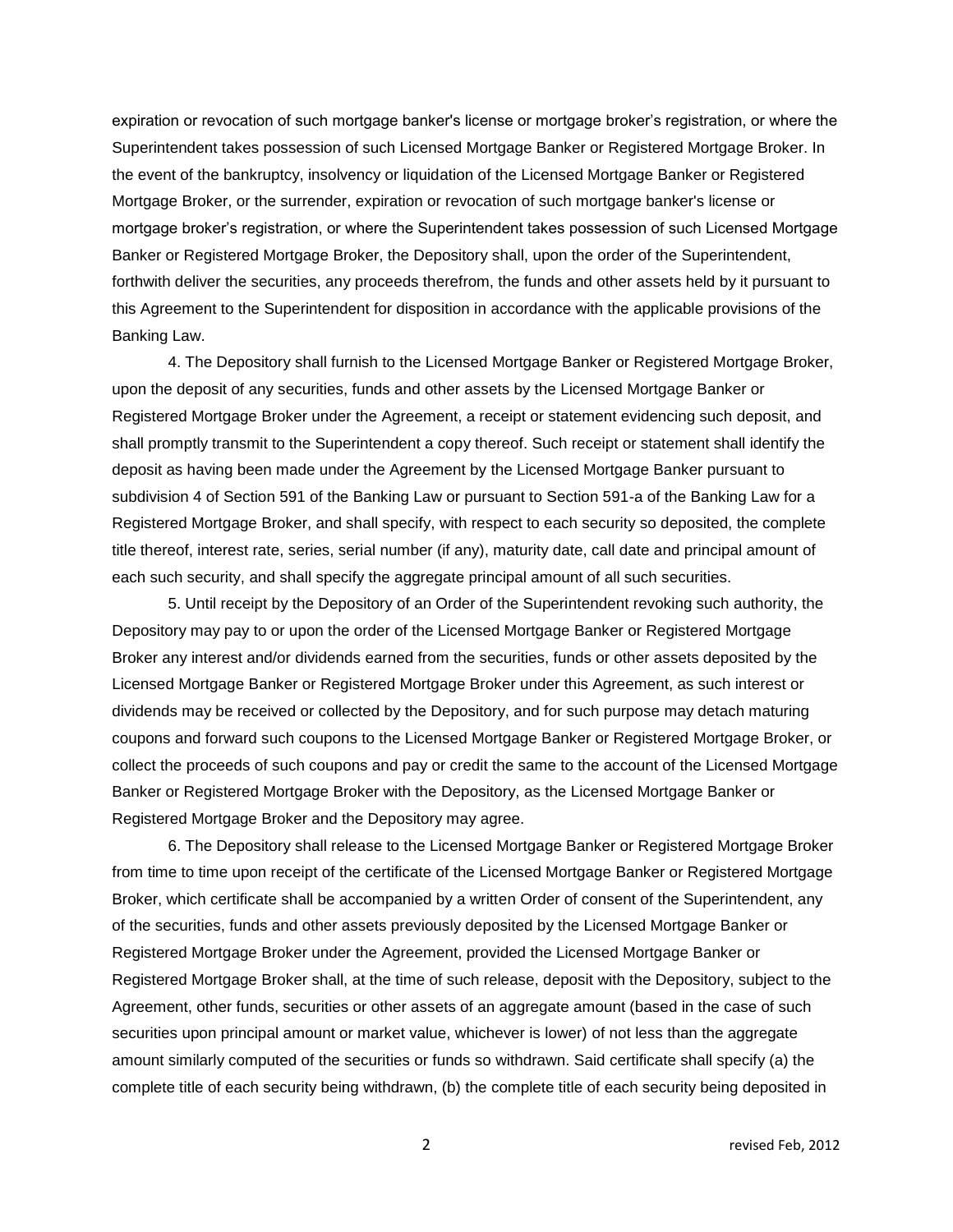place thereof, (c) the interest rate, series, serial number (if any), face value, maturity date, call date, principal amount and market value of each replacement security, (d) the aggregate principal amount of all such replacement securities, and (e) the amount, if any, of the funds being withdrawn or deposited. In addition, the certificate shall certify to the Depository that any securities or other assets being deposited in exchange for securities or other assets being withdrawn comply as to type with the provisions of subdivision 4 of Section 591 of the Banking Law for a Licensed Mortgage Banker or Section 591-a of the Banking Law for a Registered Mortgage Broker and that, after giving effect to the exchange, the aggregate amount of all securities, funds and other assets remaining on deposit by the Licensed Mortgage Banker or Registered Mortgage Broker, based in the case of such securities upon the principal

amount or market value, whichever is lower, is at least equal to \$ **1** The Licensed Mortgage Banker or Registered Mortgage Broker hereby agrees to immediately furnish to the Superintendent a copy of its receipt to the Depository for securities, funds or other assets released by the Depository pursuant to this Paragraph 6. The right to exchange securities or other assets herein provided may be suspended or terminated by order of the Superintendent.

7. Notwithstanding the provisions of Paragraph 6, the Depository is authorized, by written Order of the Superintendent, to release to the Licensed Mortgage Banker or Registered Mortgage Broker such part of the securities, funds or other assets deposited by it as such Order may specify, without requiring as a condition to such release the deposit by the Licensed Mortgage Banker or Registered Mortgage Broker of any other securities, funds or other assets, except as such Order may provide.

8. Except as provided below, the Depository shall hold the securities deposited by the Licensed Mortgage Banker or Registered Mortgage Broker under the Agreement separate and apart from all other securities and shall permit examination and comparison thereof from time to time by duly designated representatives of the Licensed Mortgage Banker or Registered Mortgage Broker or of the Superintendent. The depository may register any security held by it in its own name or in the name of a nominee or in bearer form and may utilize a central depository, clearing corporation or book entry system to hold securities deposited pursuant to an Agreement provided that the records of the central depository, clearing corporation or book entry system show that the securities are held for the Depository as principal or as custodian of its customers. The Depository shall maintain adequate records to demonstrate the disposition of such book entry deposits.

9. The Depository hereby agrees to give to the safekeeping, handling and shipment of securities deposited with it by the Licensed Mortgage Banker or Registered Mortgage Broker the same degree of care given by the Depository to the safekeeping, handling and shipment by the Depository of its own securities.

The required amount of the deposit is based on the volume of business of the licensee or registrant, as set forth in Section 410.9 for mortgage bankers or Section 410.15 for mortgage brokers of Part 410 of the Superintendent's Regulations.

**1**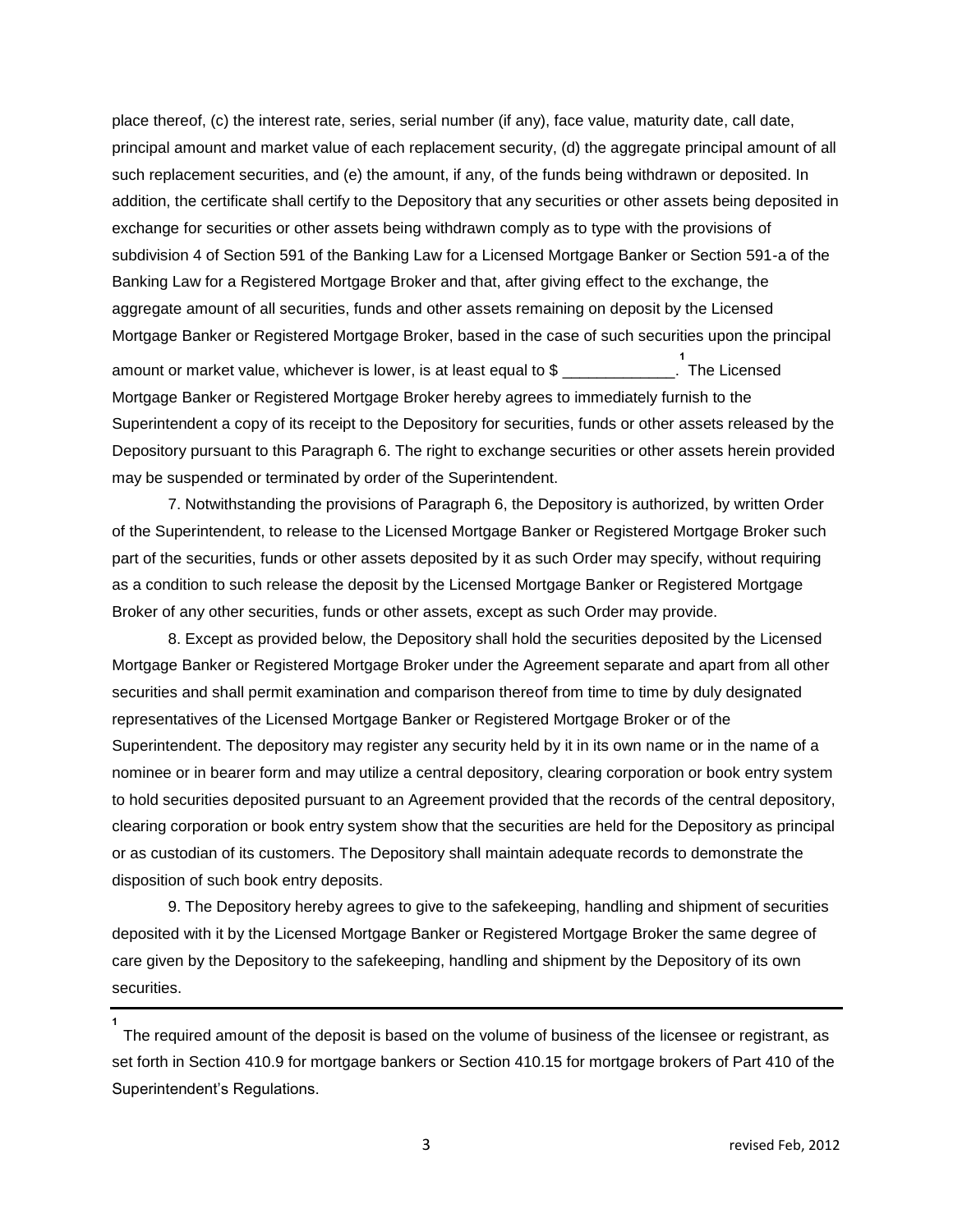10. The Superintendent shall not be required to pay for any services rendered or any expenses incurred by the Depository or the Licensed Mortgage Banker or Registered Mortgage Broker under or in connection with the Agreement.

11. The Licensed Mortgage Banker or Registered Mortgage Broker or the Depository may terminate the Agreement by giving the other party thereto at least sixty (60) days written notice of such termination, or such shorter notice as the Superintendent may approve, provided, that no termination by the Licensed Mortgage Banker or Registered Mortgage Broker or the Depository shall be effective until (a) another depository has been designated by the Licensed Mortgage Banker or Registered Mortgage Broker; (b) such other depository has been approved by Order of the Superintendent; (c) a deposit agreement has been executed in a form acceptable to the Superintendent; and (d) the Depository has released to the Licensed Mortgage Banker or Registered Mortgage Broker all securities, funds or other assets on deposit in accordance with written instructions from the Licensed Mortgage Banker or Registered Mortgage Broker, approved by Order of the Superintendent.

12. If the conditions provided in clauses (a), (b), (c) and (d) of Paragraph 11 hereof are not met within sixty (60) days after the giving of written notice of termination, or such shorter period as the Superintendent has by Order approved, the Superintendent may order the Depository to release such securities or funds on such terms as may be specified in such Order, and in such case shall furnish a copy of such Order to the Licensed Mortgage Banker or Registered Mortgage Broker. The depository shall in such case release the securities and funds upon the terms so specified, and the Agreement shall terminate upon such release.

13. For the purposes of the Agreement an "Order of the Superintendent" shall mean any written communication with the seal of the New York State Department of Financial Services affixed thereto and signed (a) by the Superintendent or (b) by any Deputy Superintendent of Financial Services of the State of New York or (c) jointly by any two employees of the New York State Department of Financial Services who may be designated to the Depository or the Licensed Mortgage Banker or Registered Mortgage Broker (whichever is the addressee of such communication) from time to time in writing for such purpose by the Superintendent.

14. The Depository shall furnish the Licensed Mortgage Banker or Registered Mortgage Broker, at least once in each calendar month, a statement in writing, with a copy thereof to the Superintendent. Intermediate statements shall be furnished by the Depository to the Superintendent upon his/her request, setting forth (a) such items of information relating to all the securities or other assets being held by the Depository under the Agreement as are specified in Paragraph 4 of the Agreement, (b) the dollar amount of all funds on deposit with the Depository under the Agreement and (c) a complete description of any other assets.

15. The Superintendent may by Order relieve the Licensed Mortgage Banker or Registered Mortgage Broker or the Depository from compliance with any term or condition of the Agreement if he/she